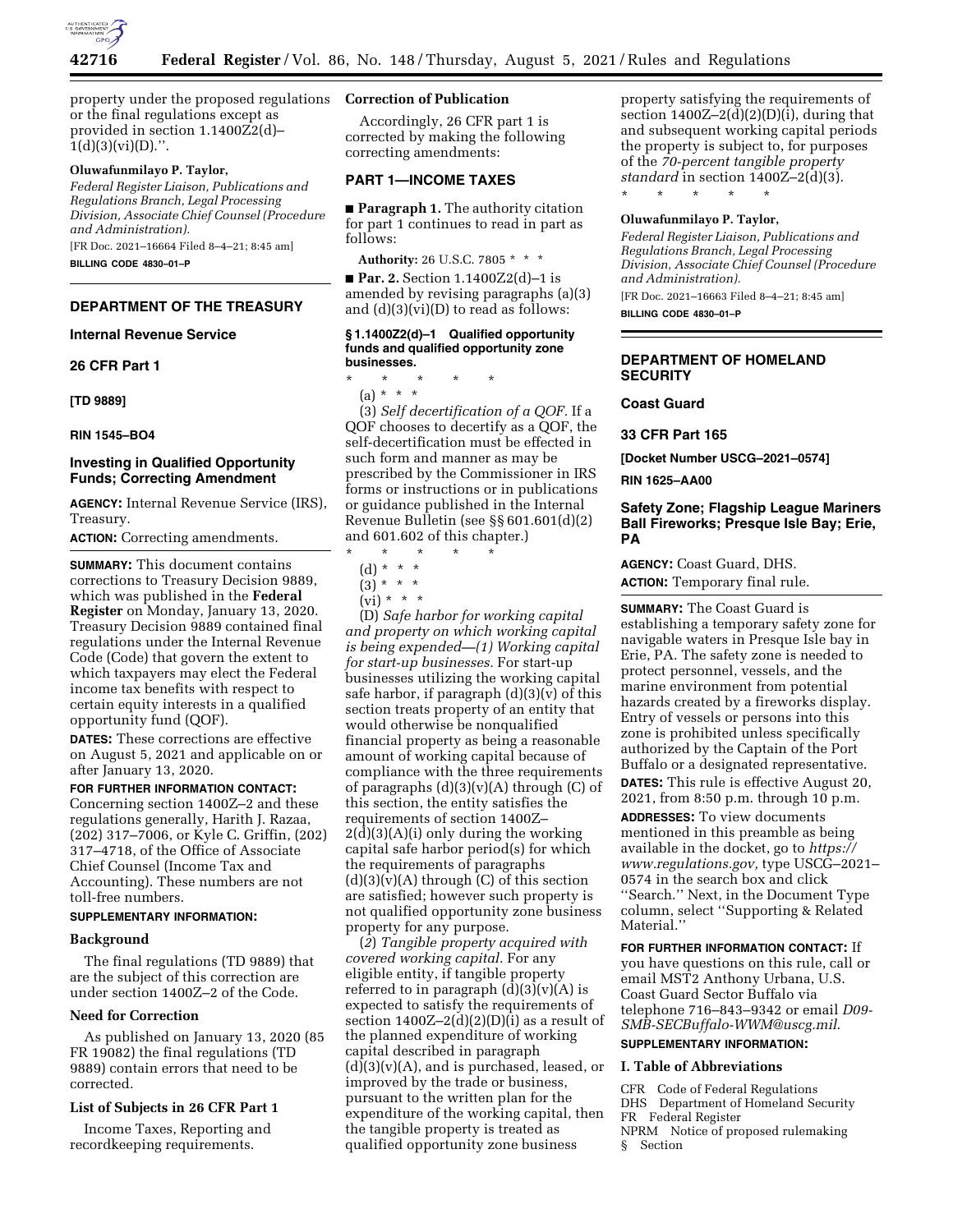#### U.S.C. United States Code

## **II. Background Information and Regulatory History**

The Coast Guard is issuing this temporary rule without prior notice and opportunity to comment pursuant to authority under section 4(a) of the Administrative Procedure Act (APA) (5 U.S.C. 553(b)). This provision authorizes an agency to issue a rule without prior notice and opportunity to comment when the agency for good cause finds that those procedures are ''impracticable, unnecessary, or contrary to the public interest.'' Under 5 U.S.C. 553(b)(B), the Coast Guard finds that good cause exists for not publishing a notice of proposed rulemaking with respect to this rule because the event sponsor did not submit notice of the fireworks display to the Coast Guard with sufficient time remaining before the event to publish an NPRM. Delaying the effective date of this rule to wait for a comment period to run would be impracticable and contrary to the public interest by inhibiting the Coast Guard's ability to protect spectators and vessels from the hazards associated with this fireworks display.

Under 5 U.S.C. 553(d)(3), the Coast Guard finds that good cause exists for making this rule effective less than 30 days after publication in the **Federal Register**. For the same reasons discussed in the preceding paragraph, waiting for a 30-day notice period to run would be impracticable and contrary to the public interest.

## **III. Legal Authority and Need for Rule**

The Coast Guard is issuing this rule under authority in 46 U.S.C. 70034 (previously 33 U.S.C. 1231). The Captain of the Port (COTP) Buffalo has determined that fireworks over the water presents significant risks to public safety and property. This rule is needed to protect personnel, vessels, and the marine environment in the navigable waters within the safety zone while the fireworks display is taking place.

#### **IV. Discussion of the Rule**

This rule establishes a safety zone from 8:50 p.m. through 10 p.m. on August 20, 2021. The safety zone will cover all navigable waters within a 840 feet radius of barge launched fireworks in Presque Isle bay in Erie, PA. The duration of the zone is intended to protect spectators, vessels, and the marine environment in these navigable waters during the fireworks display. No vessel or person will be permitted to enter the safety zone without obtaining permission from the COTP Buffalo or a designated representative.

#### **V. Regulatory Analyses**

We developed this rule after considering numerous statutes and Executive orders related to rulemaking. Below we summarize our analyses based on a number of these statutes and Executive orders, and we discuss First Amendment rights of protestors.

## *A. Regulatory Planning and Review*

Executive Orders 12866 and 13563 direct agencies to assess the costs and benefits of available regulatory alternatives and, if regulation is necessary, to select regulatory approaches that maximize net benefits. This rule has not been designated a ''significant regulatory action,'' under Executive Order 12866. Accordingly, this rule has not been reviewed by the Office of Management and Budget (OMB).

This regulatory action determination is based on the size, location, duration, and time-of-day of the safety zone. The safety zone will encompass a 840-feet radius of barge launched fireworks in Presque Isle bay in Erie, PA. lasting approxiamately 1 hour during the evening when vessel traffic is normally low. Moreover, the Coast Guard would issue a Broadcast Notice to Mariners via VHF–FM marine channel 16 about the zone, and the rule would allow vessels to seek permission to enter the zone.

## *B. Impact on Small Entities*

The Regulatory Flexibility Act of 1980, 5 U.S.C. 601–612, as amended, requires Federal agencies to consider the potential impact of regulations on small entities during rulemaking. The term ''small entities'' comprises small businesses, not-for-profit organizations that are independently owned and operated and are not dominant in their fields, and governmental jurisdictions with populations of less than 50,000. The Coast Guard certifies under 5 U.S.C. 605(b) that this rule will not have a significant economic impact on a substantial number of small entities.

While some owners or operators of vessels intending to transit the safety zone may be small entities, for the reasons stated in section V.A above, this rule will not have a significant economic impact on any vessel owner or operator.

Under section 213(a) of the Small Business Regulatory Enforcement Fairness Act of 1996 (Pub. L. 104–121), we want to assist small entities in understanding this rule. If the rule would affect your small business, organization, or governmental jurisdiction and you have questions concerning its provisions or options for compliance, please call or email the person listed in the **FOR FURTHER INFORMATION CONTACT** section.

Small businesses may send comments on the actions of Federal employees who enforce, or otherwise determine compliance with, Federal regulations to the Small Business and Agriculture Regulatory Enforcement Ombudsman and the Regional Small Business Regulatory Fairness Boards. The Ombudsman evaluates these actions annually and rates each agency's responsiveness to small business. If you wish to comment on actions by employees of the Coast Guard, call 1– 888–REG–FAIR (1–888–734–3247). The Coast Guard will not retaliate against small entities that question or complain about this rule or any policy or action of the Coast Guard.

## *C. Collection of Information*

This rule will not call for a new collection of information under the Paperwork Reduction Act of 1995 (44 U.S.C. 3501–3520).

## *D. Federalism and Indian Tribal Governments*

A rule has implications for federalism under Executive Order 13132, Federalism, if it has a substantial direct effect on the States, on the relationship between the National Government and the States, or on the distribution of power and responsibilities among the various levels of government. We have analyzed this rule under that Order and have determined that it is consistent with the fundamental federalism principles and preemption requirements described in Executive Order 13132.

Also, this rule does not have tribal implications under Executive Order 13175, Consultation and Coordination with Indian Tribal Governments, because it does not have a substantial direct effect on one or more Indian tribes, on the relationship between the Federal Government and Indian tribes, or on the distribution of power and responsibilities between the Federal Government and Indian tribes. If you believe this rule has implications for federalism or Indian tribes, please contact the person listed in the **FOR FURTHER INFORMATION CONTACT** section above.

#### *E. Unfunded Mandates Reform Act*

The Unfunded Mandates Reform Act of 1995 (2 U.S.C. 1531–1538) requires Federal agencies to assess the effects of their discretionary regulatory actions. In particular, the Act addresses actions that may result in the expenditure by a State, local, or tribal government, in the aggregate, or by the private sector of